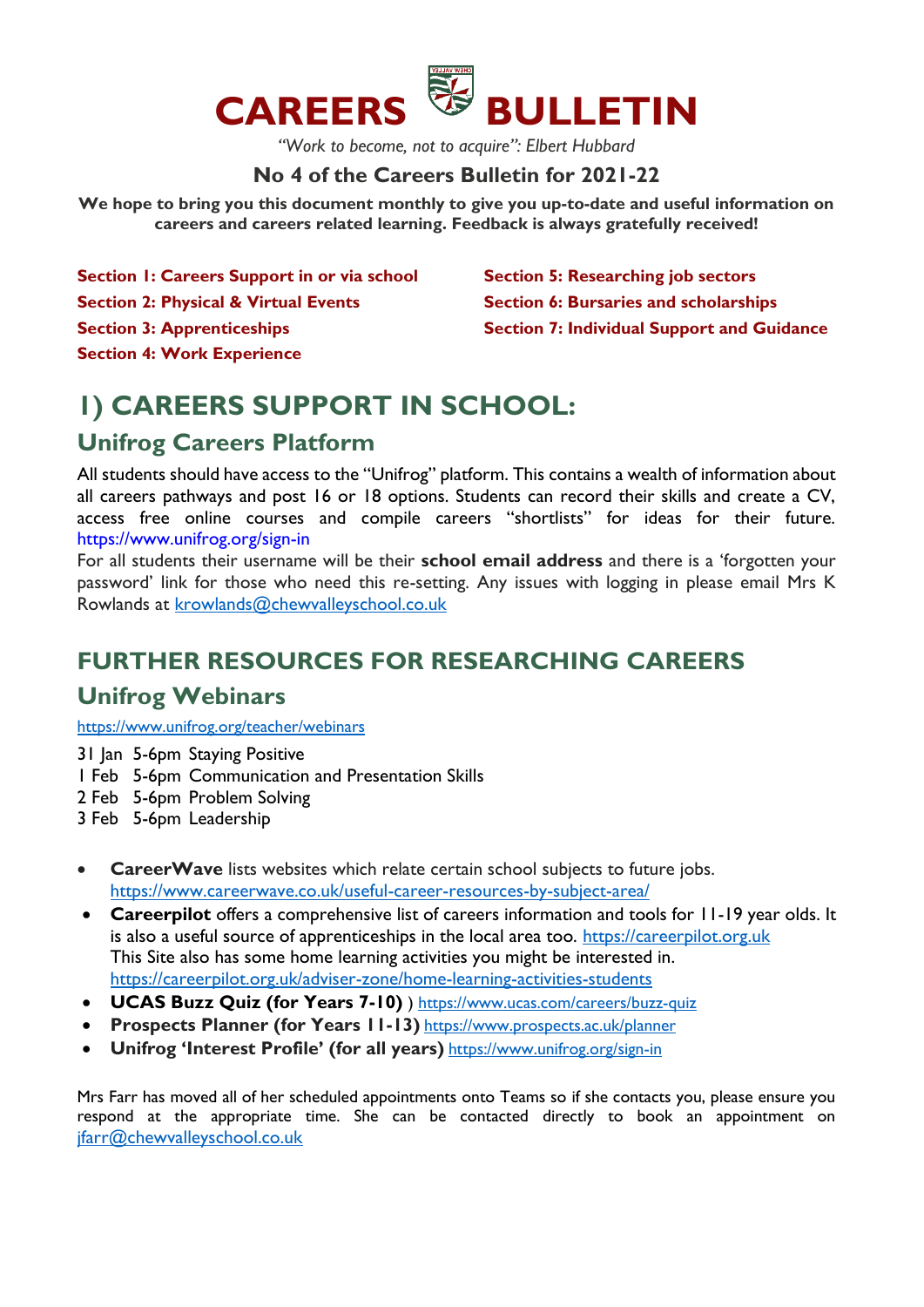

# **2) PHYSICAL & VIRTUAL OPEN DAYS**

## **Careers Events**

**British Film Institute Animation Camp**  <https://callingtheshots.co.uk/bfianimation2022/> 19-25 Feb Age 16-19. Residential (Somerset). Cost £210 (bursary available) Deadline 5 Dec

'**Subject Matters' (Cambridge University)** https://www.undergraduate.study.cam.ac.uk/events/subjectmatters 24 February 5.00pm – 6.15pm Virtual

For Years 10 and 11 looking to apply to highly selective universities. Sign up online.

#### **Getting into Medicine**

<https://educationprojects.co.uk/project/medicine-application-getting-back-on-track/> 26 January 7pm Via Zoom Suitable for students in Years 10, 11 and 12

## **College Open Days**

## **A Parents' Guide to T Levels**

<https://www.theparentsguideto.co.uk/t-levels>

T Levels are a new vocational alternative to A levels. The entry requirements are similar but they include a practical placement in addition to classroom learning.

**\*NEW\* Outdoor College (Level 2 Land-Based courses)**  <https://www.outdoorcollege.co.uk/event-details/outdoor-college-open-event> 5 March 10.00am – 12.30pm Tickenham

**Weston College**  https://www.weston.ac.uk/event/ 27 January 6.00pm – 9.00pm – Across all campuses

**City of Bristol College**  <https://www.cityofbristol.ac.uk/events/> 22 January 10.00am – 1.00pm Across all campuses

**South Gloucestershire and Stroud College**  <https://www.sgscol.ac.uk/events/open-events> 22 January 10.00am – 1.00pm Across all campuses

**Bridgwater and Taunton College**  <https://www.btc.ac.uk/events/> 22 January 10.00am – 12.00pm Cannington Campus

**Bristol City Robins Foundation (Sport, Media, Esports)**  <https://www.bcfc.co.uk/robins-foundation/education/education-open-evening/> 1 February 6.30pm Ashton Gate Stadium

**BIMM Institute (Music Production and Performance)**  <https://www.bimm.ac.uk/open-days> 29 January 10.30am-1.30am Kings Square, Bristol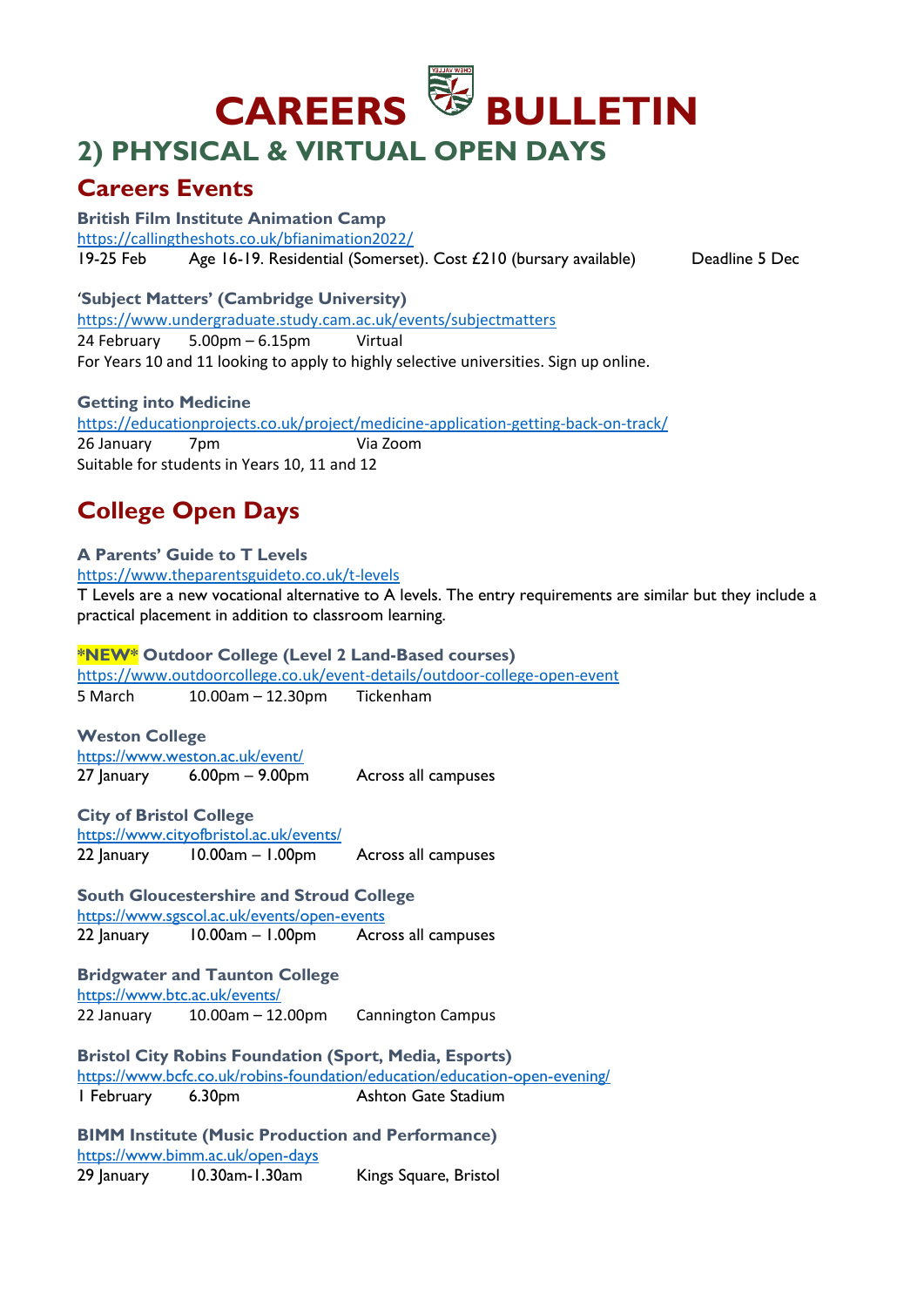

**Access Creative College (Media, Games, Music)** 

<https://www.accesscreative.ac.uk/open-events/>

25 January 6.00pm Kings Square, Bristol

**Hartpury College (Sport, Public Services, Animal, Agriculture)**  <https://www.hartpury.ac.uk/college/open-days/> 19 March Campus (book now as these get fully booked)

#### **Boomsatsuma**

| https://www.boomsatsuma.education/collegeopendays |                    |                                |                              |  |  |  |  |
|---------------------------------------------------|--------------------|--------------------------------|------------------------------|--|--|--|--|
| 31 January                                        | 6.30pm             | Games, VR and VFX              | Engine Shed, Temple Meads    |  |  |  |  |
| 1 February                                        | 7.00pm             | <b>Sports Media Production</b> | Ashton Gate Stadium          |  |  |  |  |
| 2 February                                        | 6.30 <sub>pm</sub> | Film and TV                    | Bottleyard Studios, Hengrove |  |  |  |  |
| 3 February                                        | 6.30 <sub>pm</sub> | Photography / Digital Media    | Engine Shed, Temple Meads    |  |  |  |  |

## **Universities**

**Online Taster Sessions at Sheffield University** 

<https://www.sheffield.ac.uk/undergraduate/visit/taster-days>

Interactive taster days in Medicine, Chemistry, Maths, Nursing, Engineering, Languages, Music, History, Geography, Philosophy, Education amongst others.

#### **UCAS University Exhibition (Bristol)**

<https://www.ucas.com/events/bristol-ucas-exhibition-2022-403956> 28/29 April 9.30am-3.00pm SGS Campus, Stoke Gifford A selection of universities, apprenticeship providers and employers.

#### **Events at The University of Bristol**

<http://www.bristol.ac.uk/study/virtual-bristol/undergraduate/>

• **STEM Up:** online programme for Year 12 interested in studying STEM subjects

- **Explore:** a week of on-campus taster sessions for Year 12
- **You can't stop the Beat:** Discussions on Music and Revolution: 25 Jan. All years. Virtual.

• **BME Aspire to Medicine Conference**: 16 Feb. Year 12 BME students

• **Summer School**. One week placement in a variety of subjects. Apply by 9 March. Criteria applies. https://www.bristol.ac.uk/study/outreach/post-16/sutton-trust-summer-school/

#### **\*UPDATED\* University Open Days and Taster Days/Events**

A selection of virtual and physical events. Find them all a[t https://www.opendays.com/calendar/](https://www.opendays.com/calendar/) 22 Jan Brunel, Buckinghamshire, University College Birmingham, University of South Wales 26 Jan Birmingham City, Coventry, Swansea

#### **Help Choosing University Courses**

- <https://www.ucas.com/undergraduate/what-where-study>
- <https://discoveruni.gov.uk/>
- Latest League Tables:<https://www.thecompleteuniversityguide.co.uk/league-tables/rankings>

#### **Oxbridge Information**

#### [www.uniq.ox.ac.uk](http://www.uniq.ox.ac.uk/)

UNIQ is Oxford's access programme for state school students. See link for criteria. **Deadline 7 Feb.**

#### <https://www.oxbridgelaunchpad.com/>

Portal to help state school students apply to Oxbridge.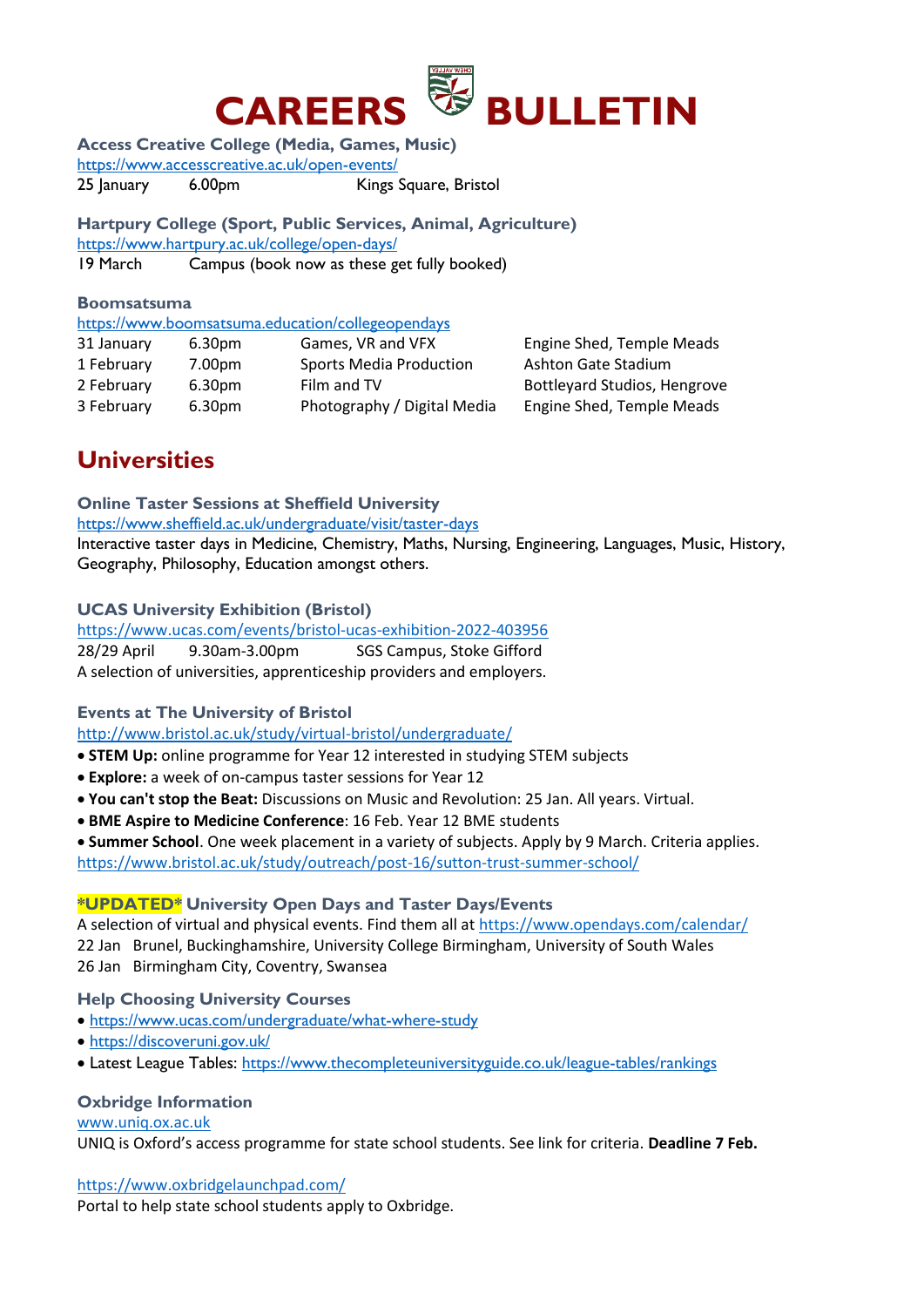

#### **Unibuddy - Speak to a Student**

<https://www.ucas.com/chat-to-students>

A way of messaging current university students with any questions. Search via course or university.

#### **Academic Lectures**

- UCL:<https://www.ucl.ac.uk/events/lunch-hour-lectures>
- Oxford:<http://www.ox.ac.uk/events-list>
- Bristol:<http://www.bristol.ac.uk/study/outreach/virtual-resources-for-students/faculty-content/>
- University of Law:<https://www.law.ac.uk/events/booking/>

#### **Study Abroad (as a UK Student)**

https://www.ucas.com/undergraduate/what-and-where-study/studying-abroad-consider-your-options <https://www.gov.uk/guidance/study-in-the-european-union> <https://www.astarfuture.co.uk/>

#### **Online Degrees**

<https://requestinfo.onlinecourses.london.ac.uk/> https://www.distancelearningportal.com/

#### **Gap Years General Info**

#### **IBM Futures 12 Month Placement Scheme**

<https://www.ibm.com/uk-en/employment/entrylevel/>

## **Year In Industry Placements**

<https://www.etrust.org.uk/the-year-in-industry>

**Other Ideas and Suggestions for Gap Year**  <http://www.independentgapadvice.org/> <https://www.prospects.ac.uk/jobs-and-work-experience/gap-year> https://www.etrust.org.uk/the-year-in-industry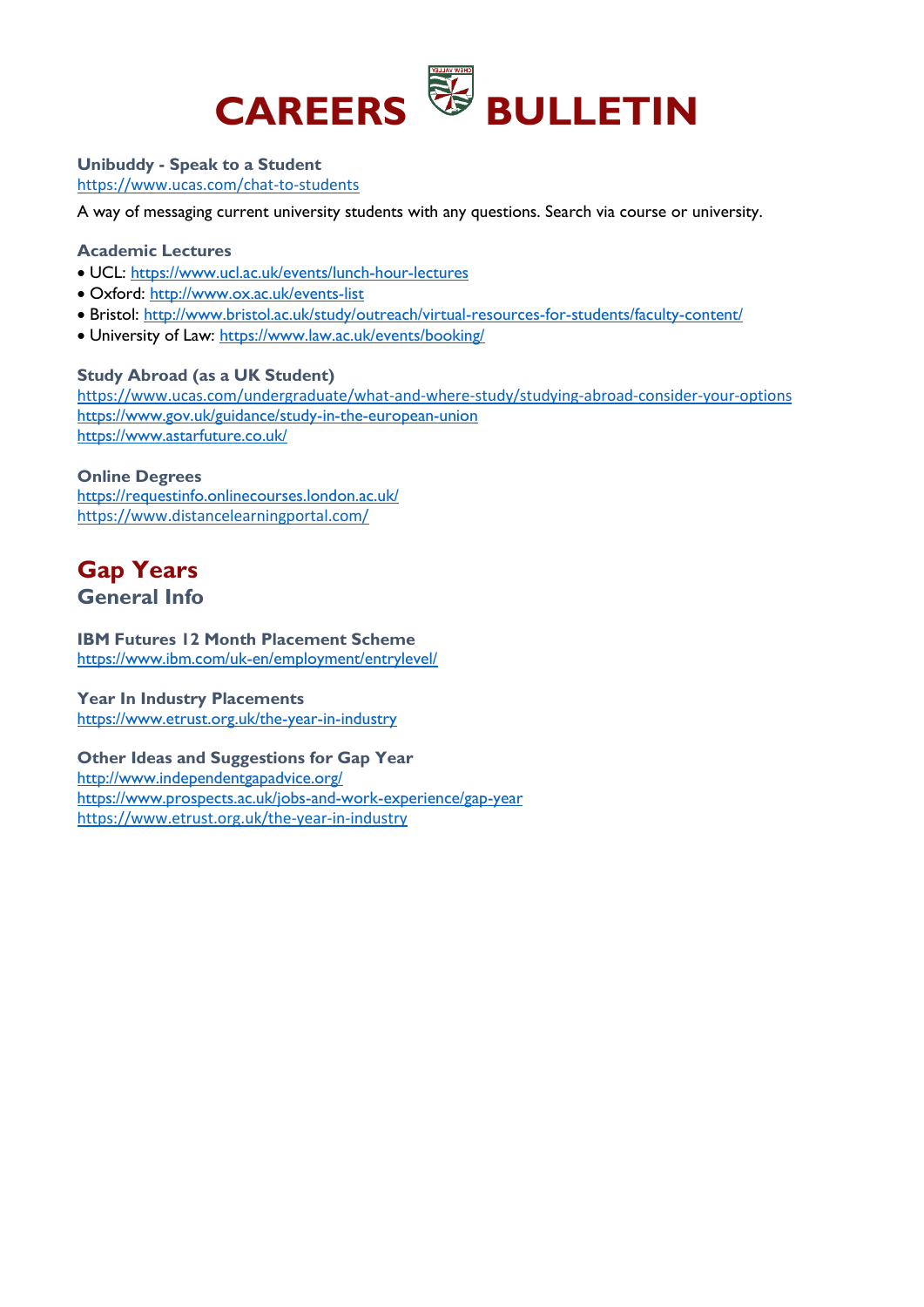

# **3) APPRENTICESHIPS**

## **Apprenticeship Events**

|                   |              |                              | <b>*NEW*</b> Introduction to Apprenticeships Live Event                                                                                      |
|-------------------|--------------|------------------------------|----------------------------------------------------------------------------------------------------------------------------------------------|
|                   |              |                              | https://www.eventbrite.co.uk/e/the-world-of-apprenticeships-2022-naw22-tickets-190155479157                                                  |
|                   | 9 Feb 4.00pm |                              | Virtual                                                                                                                                      |
|                   |              |                              |                                                                                                                                              |
|                   |              |                              | <b>*NEW*</b> Discover Apprenticeships Live Event                                                                                             |
|                   |              |                              | https://www.ucas.com/events/discover-apprenticeships-404016<br>Virtual                                                                       |
|                   |              | 9 Feb 10.00am-6.00pm         |                                                                                                                                              |
|                   |              |                              | *NEW* Apprenticeship Open Day at Schroders (Finance)                                                                                         |
|                   |              |                              | https://www.schoolleaverfair.co.uk/auditorium/live-webinars/59/virtual-open-evening-with-schroders                                           |
|                   |              | 2 Feb 4.00pm-5.30pm          | Virtual                                                                                                                                      |
|                   |              |                              | *NEW* Apprenticeship Open Day at Stephenson Harwood (Law)                                                                                    |
|                   |              |                              | https://www.schoolleaverfair.co.uk/auditorium/live-webinars/70/become-a-solicitor-apprentice                                                 |
|                   |              | 8 Feb 4.00pm-5.00pm          | Virtual                                                                                                                                      |
|                   |              |                              |                                                                                                                                              |
|                   |              |                              | *NEW* Apprenticeship Open Day at Rolls Royce (Engineering)                                                                                   |
|                   |              |                              | https://www.schoolleaverfair.co.uk/auditorium/live-webinars/60/benefits-of-apprenticeships                                                   |
|                   |              | 8 Feb 4.30pm-5.30pm          | Virtual                                                                                                                                      |
|                   |              |                              |                                                                                                                                              |
|                   |              |                              | *NEW* Apprenticeship Open Day at BT (various)                                                                                                |
|                   |              |                              | https://www.schoolleaverfair.co.uk/auditorium/live-webinars/64/virtual-open-evening-with-bt                                                  |
|                   |              | 10 Feb 4.00pm-5.00pm         | Virtual                                                                                                                                      |
|                   |              |                              | *NEW* Apprenticeship Open Day at L'Arche (Social Care)                                                                                       |
|                   |              |                              | https://larche.springpod.com/talks/become-a-community-builder/                                                                               |
| 16 Feb 12pm       |              |                              | Virtual                                                                                                                                      |
|                   |              |                              |                                                                                                                                              |
|                   |              |                              | <b>Apprenticeship Open Day at Thatchers (Production, Customer Service)</b>                                                                   |
|                   |              |                              | https://www.thatcherscider.co.uk/apprenticeship-open-day/                                                                                    |
|                   |              | 29 Jan 10.00am - 3.00pm      | Myrtle Farm, Sandford                                                                                                                        |
|                   |              |                              |                                                                                                                                              |
|                   |              |                              | <b>Apprenticeship Open Day at Deloitte (Finance)</b><br>https://www.eventbrite.co.uk/e/deloitte-parents-insight-webinar-tickets-239150564777 |
|                   |              | I Feb 6.30pm-7.15pm          | Virtual                                                                                                                                      |
|                   |              |                              |                                                                                                                                              |
|                   |              | <b>Apprenticeship Guides</b> |                                                                                                                                              |
|                   |              |                              | https://amazingapprenticeships.com/app/uploads/2021/09/Parents-Pack-September-2021-1.pdf                                                     |
|                   |              |                              |                                                                                                                                              |
| <b>General</b>    |              |                              | https://amazingapprenticeships.com/student-apprenticeship-guide/                                                                             |
| <b>Healthcare</b> |              |                              | https://www.healthcareers.nhs.uk/career-planning/study-andtraining/apprenticeships-                                                          |
|                   |              |                              | traineeships-and-cadet-schemes                                                                                                               |
| <b>Army</b>       |              |                              | https://apply.army.mod.uk/what-we-offer/regular-soldier/skills                                                                               |
|                   |              |                              | Government https://www.civil-service-careers.gov.uk/apprenticeships                                                                          |
|                   |              |                              | Hinkley Point C https://www.edfenergy.com/younghpc                                                                                           |

**BBC** <https://www.bbc.co.uk/careers/trainee-schemes-and-apprenticeships>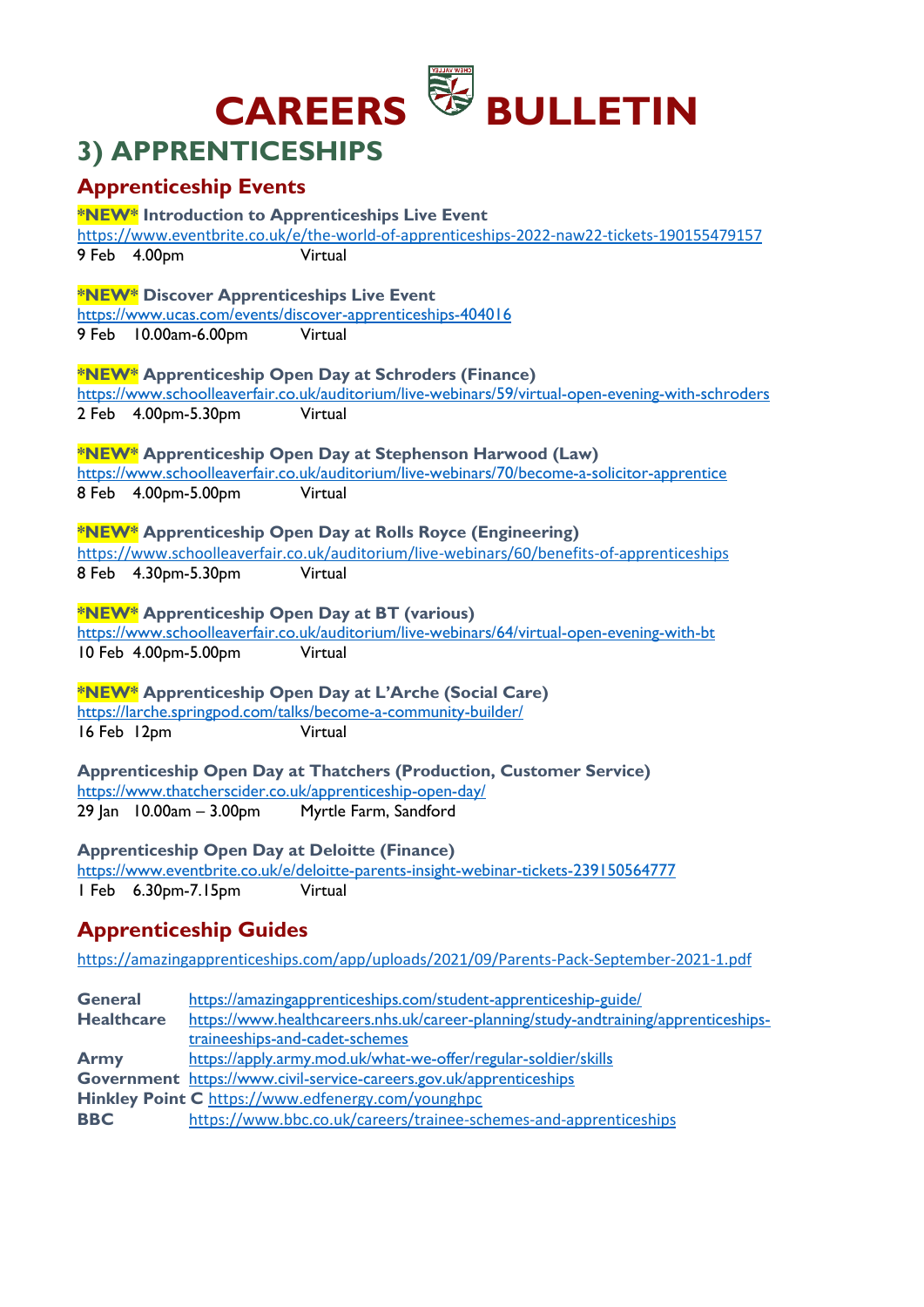

## **Apprenticeship Search**

#### **National Search Engines**

- <https://www.gov.uk/apply-apprenticeship>
- <https://www.allaboutschoolleavers.co.uk/jobs>
- <https://careerfinder.ucas.com/jobs/apprenticeship/>
- **Civil Service** <https://www.civilservicejobs.service.gov.uk/csr/index.cgi>
- **NHS** https://www.jobs.nhs.uk/ Search under 'Apprentice'

#### **Opportunities via Local Colleges and Organisations**

- <https://www.weston.ac.uk/what-can-i-study/apprenticeships>
- <https://www.cityofbristol.ac.uk/apprenticeships/>
- Reflections (Business Apprenticeships)<https://www.rbdt.co.uk/>

## **Apprenticeship Vacancies**

#### **Opportunities advertised this week in and around Bristol. For more details see**

[www.findapprenticeship.service.gov.uk/apprenticeshipsearch](http://www.findapprenticeship.service.gov.uk/apprenticeshipsearch)

- Paralegal Apprenticeship at Burges Salmon. Closing 11/2/22 https://www.burges-salmon.com/careers/apprenticeships/legal-apprenticeship
- Plumbing and Heating Apprentice at Bensons Plumbing & Heating Ltd
- Chef Apprenticeship at The Toby Carvery
- Upholstery Sewing Machinist at Southwest Upholstery Ltd
- Quality Technician at Babcock International Group Plc
- Dental Nurse Apprenticeship various locations
- Pension Administration at XPS Pensions Group Plc
- SEND Teaching Assistant at Paulton Infant School
- Software Developer at Data Cubed Ltd
- Field Engineer at Virgin Media
- Junior Estate Agent at Harbourside Property Group
- Insurance and Reinsurance Apprenticeship at Aon Plc
- Chartered Accountant at Bishop Fleming LLP
- School Sports Coach at Pamfa Sports Ltd
- Leisure Club Assistant at Cadbury House Hotel Club & Spa Ltd
- Howdens Apprentice Kitchen Sales Designer at Howdens
- Property Administrator at Broadwalk Property Company Ltd
- [Optical Assistant](https://www.findapprenticeship.service.gov.uk/apprenticeshipdetail/-647862/10.7)  Specsavers (Various Locations)
- HR Apprentice at Leonardo
- IT Systems Analyst at South Gloucestershire & Stroud College
- Floorlaying Apprentice at JR Carpets Ltd
- Composite Engineering at NCC Operations Ltd
- Aerospace Engineer Degree at GKN Aerospace Filton
- Rolls Royce Advanced Engineering at Rolls Royce Plc
- Quantity Surveyor Degree
- Engineer Apprenticeship at Johnson Controls Building Efficiency UK Ltd
- Software Engineer at BT
- Electrical Installation Apprentice at Wessex Water Ltd
- Vehicle Mechanical, Electrical and Trip Apprenticeship at Weston Accident Repair Centre Ltd
- Animal Care Apprentice at Tor View Kennels & Cattery Ltd
- Legal Administration at Taylor Law Ltd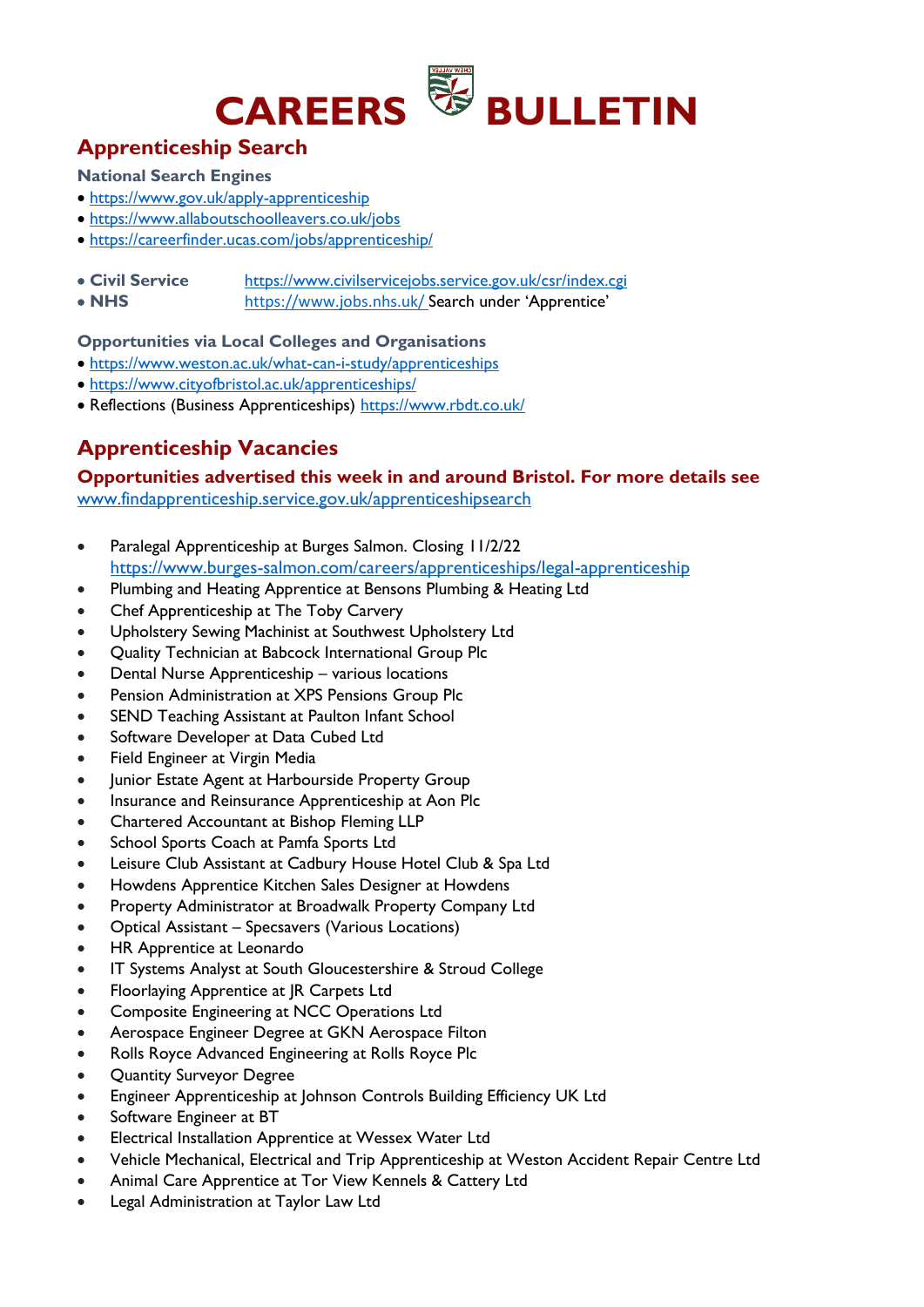

#### **University of Bristol (Life Sciences)**  <http://www.bristol.ac.uk/life-sciences/outreach/work-experience/> 4-8 July Biochemistry Year 10 Apply by 13 May

20-24 June Biological Science Year 12 Apply by 13 May

#### **Nuffield Research Placements (Science)**

[www.stem.org.uk/nuffield-research-placements](http://www.stem.org.uk/nuffield-research-placements) Summer 2022 Current Year 12

Supervised research projects relating to quantitative social science, computing, engineering or maths (or a combination). Online activities and two-week on-site research. Criteria applies. Deadline 30 April.

#### **Foot Anstey (Law)**  <https://www.footanstey.com/activate-your-career-in-law/>

11-14 April Bristol Years 12-13 Apply by 25 Feb

**Engineering (MBDA)**  <https://www.mbdacareers.co.uk/job/5273> One week work experience in Bristol during half term. Apply online. Years 11-13.

**Burges Salmon (Law)** 

<https://www.burges-salmon.com/careers/work-experience/> Summer 2022 Bristol Years 10 -12 Apply via the link. Criteria applies.

**Investment Banking Summer Internship (Credit Suisse)**  <https://www.credit-suisse.com/careers/en/students.html> Summer 2022 London Year 13 only

## **Parents' Guide to Virtual Work Experience**

<https://www.theparentsguideto.co.uk/post/virtual-work-experience>

## **VIRTUAL WORK EXPERIENCE (LIVE AND INTERACTIVE)**

**Healthcare (University of Birmingham)**  <https://alliedhealthmentor.org/product/live-virtual-work-experience-programme/> Various days from 6 Feb onwards Live Interactive one day work experience. Suitable for Year 10-13 £10 per day.

**Science (DSTL)**  <https://www.s4snextgen.org/Opportunities/View/id/2594> 22 Feb Closing 28 Jan

**Climate Services (Met Office)**  <https://www.s4snextgen.org/Opportunities/View/id/2510> 4 March Closing 18 Feb

**Arts Management (The Lowry)** <https://www.s4snextgen.org/schools/opportunitiesv2/ViewOpportunity/id/2238> 22 Feb Closing 22

**Jan Marketing (Human Kind)**  <https://www.s4snextgen.org/schools/opportunitiesv2/ViewOpportunity/id/2395> 2 March Closing 2 Feb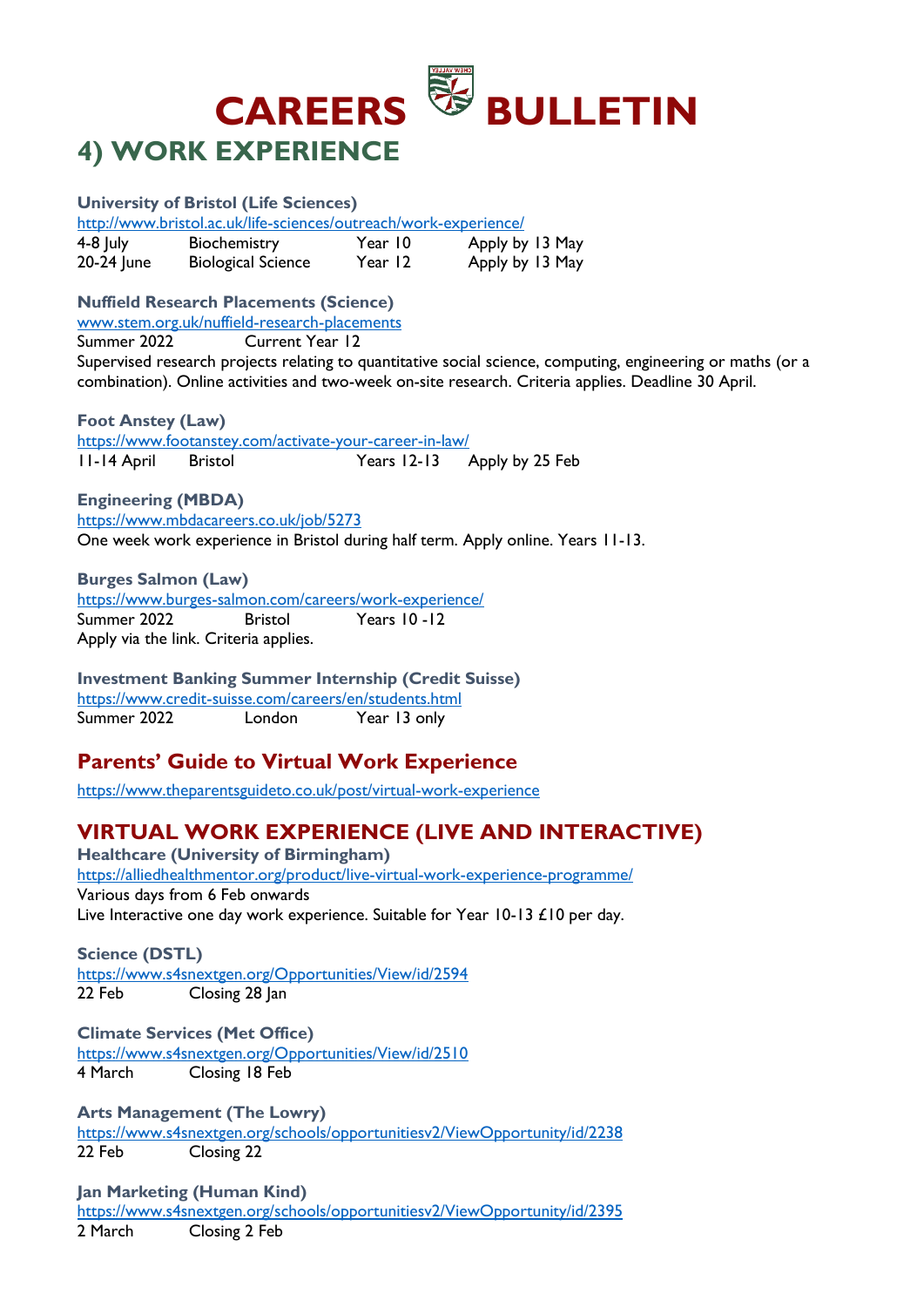

**Animation and Visual Effects (Scenegraphs)**

<https://www.s4snextgen.org/schools/opportunitiesv2/ViewOpportunity/id/2267>

24 Feb Closing 3 Feb

**Law (Clifford Chance)**  <https://uptree.co/events/clifford-chance/2062953566/> 2 Feb 2.00pm-5.00pm

**Advertising (Ogilvy)**  <https://uptree.co/events/ogilvy/2745497987/> 9 Feb 12.00pm-3.00pm

**Law (Burges Salmon)**  31 May and 2 June <https://www.burges-salmon.com/careers/school-students-information-days>

## **Experiences involving a cost**

|            | <b>Career Days (various)</b>                  |        |            |
|------------|-----------------------------------------------|--------|------------|
|            | https://www.careerdays.co.uk/                 |        |            |
|            | One day virtual work experience. £60 per day. |        |            |
| $22$ $ an$ | <b>Computer Science</b>                       | 5 Mar  | Dentistry  |
| 19 Mar     | Medicine                                      | 26 Mar | Midwifery  |
| 2 Apr      | Law                                           | 16 Apr | Psychology |

## **NON INTERACTIVE VIRTUAL WORK EXPERIENCE**

#### **Hogan Lovalls' Law Work Experience Programme**

<https://tinyurl.com/yekejsx6>

#### **Virtual Tours Around Various Businesses**

<https://www.icanbea.org.uk/virtual-tours/>

## **The Forage Virtual Work Experience Programmes**

<https://www.theforage.com/> Virtual work experience in law, consulting, technology, finance and marketing.

## **Engineering (EDF)**

<https://careers.startprofile.com/page/hpc-virtualworkexperience> Take a brief from the team and come up with a response to real project issues.

## **Finance (PWC)**

<https://www.pwc.co.uk/careers/school-jobs/virtual-classroom.html> PwC Virtual Classroom for Years 10 and 13. Combines both live and pre-recorded sessions.

## **Digital Media**

<https://barclayslifeskills.com/i-want-virtual-work-experience/school/virtual-work-experience> Virtual Work Experience at a 'digital transformation' agency.

#### **Medicine**

[www.bsmsoutreach.thinkific.com](http://www.bsmsoutreach.thinkific.com/) Virtual medical work experience at Brighton and Sussex Medical School <https://www.rcgp.org.uk/training-exams/discover-general-practice/observe-gp.aspx> An interactive video platform providing insight into the role of a GP and the wider primary care team.